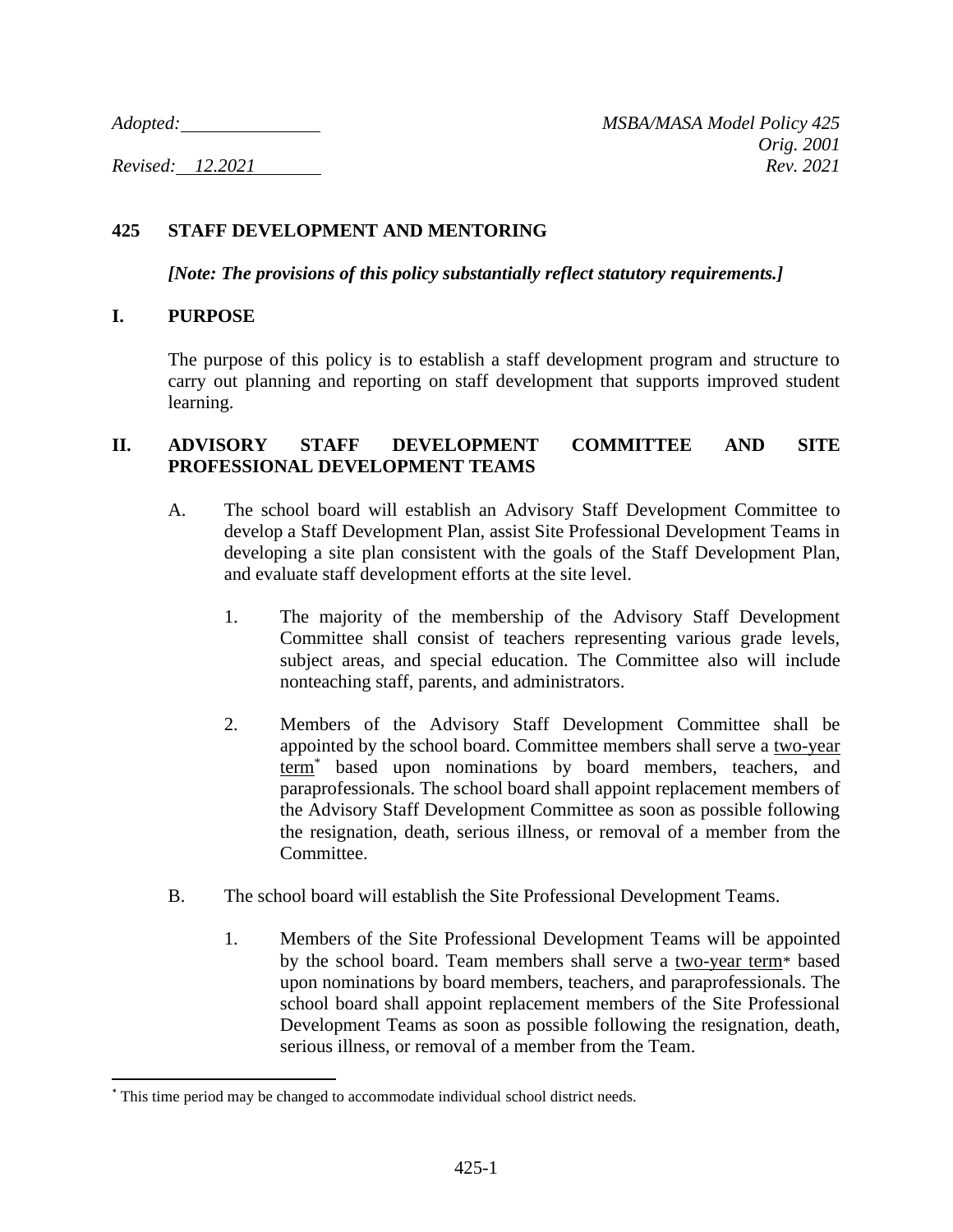2. The majority of the Site Professional Development Teams shall be teachers representing various grade levels, subject areas, and special education.

## **III. DUTIES OF THE ADVISORY STAFF DEVELOPMENT COMMITTEE**

- A. The Advisory Staff Development Committee will develop a Staff Development Plan that will be reviewed and subject to approval by the school board twice a year. \*
- B. The Staff Development Plan must contain the following elements:
	- 1. Staff development outcomes that are consistent with the education outcomes as may be determined periodically by the school board;

# *[Note: The board-determined education outcomes for your district could be inserted here.]*

- 2. The means to achieve the Staff Development outcomes;
- 3. The procedures for evaluating progress at each school site toward meeting educational outcomes consistent with relicensure requirements under Minnesota Statutes, section 122A.187;
- 4. Ongoing staff development activities that contribute toward continuous improvement in achievement of the following goals:
	- a. Improve student achievement of state and local education standards in all areas of the curriculum, including areas of regular academic and applied and experiential learning, by using researchbased best practices methods;
	- b. Effectively meet the needs of a diverse student population, including at-risk children, children with disabilities, English learners, and gifted children, within the regular classroom, applied and experiential learning settings, and other settings;
	- c. Provide an inclusive curriculum for a racially, ethnically, linguistically, and culturally diverse student population that is consistent with state education diversity rule and the district's education diversity plan;

<sup>\*</sup> This time period may be changed to accommodate individual school district needs.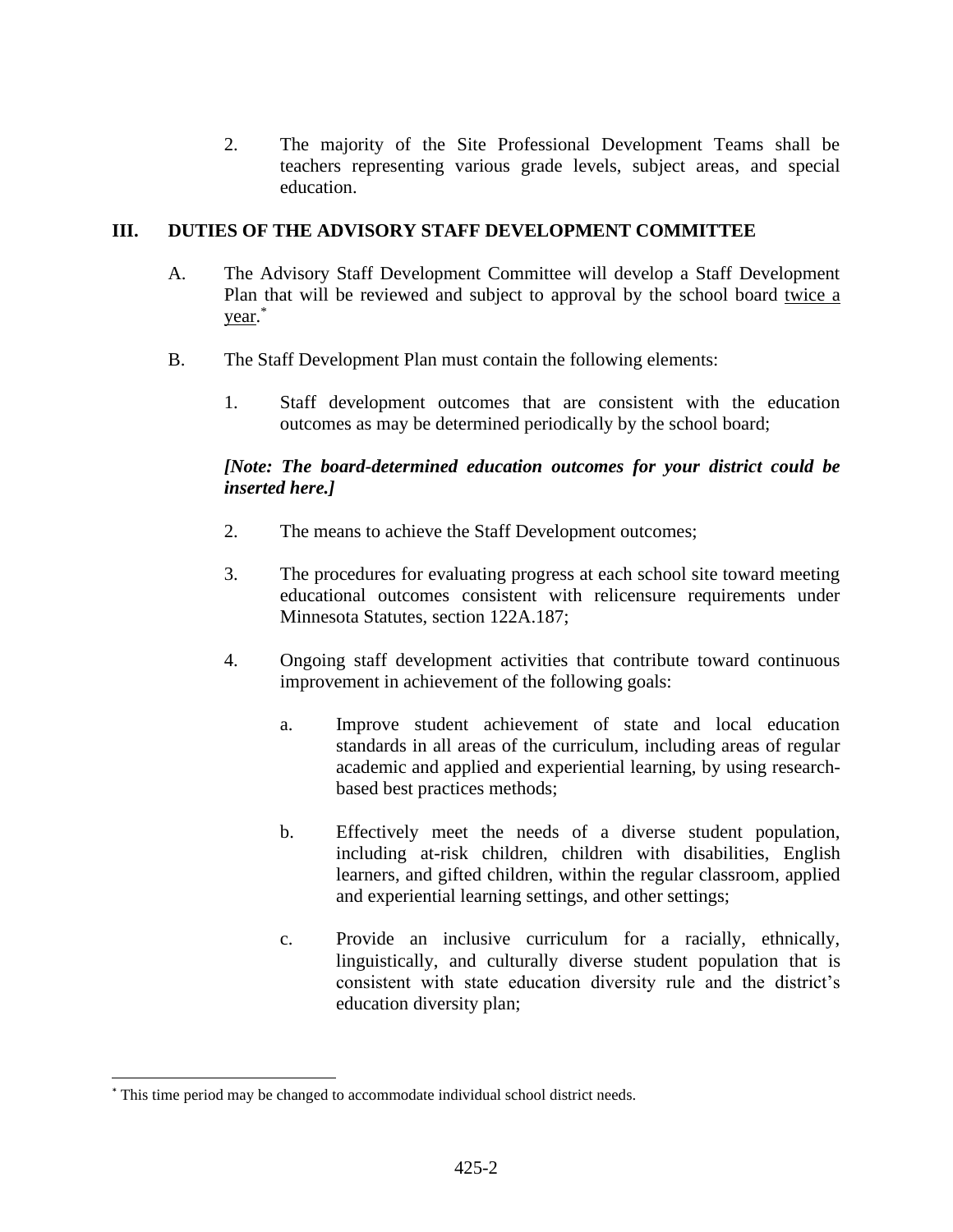- d. Improve staff collaboration and develop mentoring and peer coaching programs for teachers new to the school or district;
- e. Effectively teach and model violence prevention policy and curriculum that address early intervention alternatives, issues of harassment, and teach nonviolent alternatives for conflict resolution;
- f. Effectively deliver digital and blended learning and curriculum and engage students with technology; and
- g. Provide teachers and other members of site-based management teams with appropriate management and financial management skills.
- 5. The Staff Development Plan also must:
	- a. Support stable and productive professional communities achieved through ongoing and schoolwide progress and growth in teaching practice;
	- b. Emphasize coaching, professional learning communities, classroom action research, and other job-embedded models;
	- c. Maintain a strong subject matter focus premised on students' learning goals consistent with Minnesota. Statutes section 120B.125;
	- d. Ensure specialized preparation and learning about issues related to teaching English learners and students with special needs by focusing on long-term systemic efforts to improve educational services and opportunities and raise student achievement; and
	- e. Reinforce national and state standards of effective teaching practice.
- 6. Staff development activities must:
	- a. Focus on the school classroom and research-based strategies that improve student learning;
	- b. Provide opportunities for teachers to practice and improve their instructional skills over time;
	- c. Provide opportunities for teachers to use student data as part of their daily work to increase student achievement;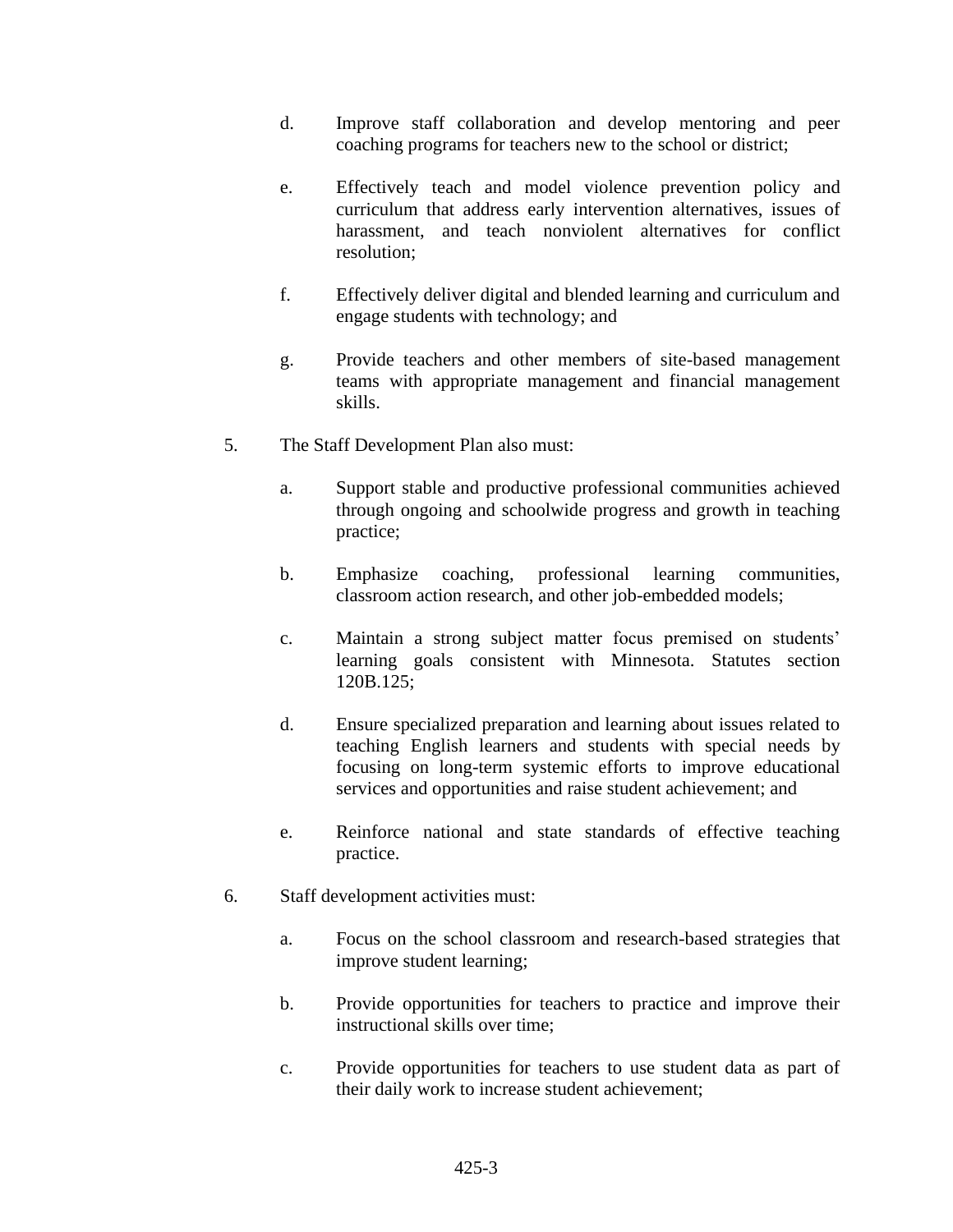- d. Enhance teacher content knowledge and instructional skills, including to accommodate the delivery of digital and blended learning and curriculum and engage students with technology;
- e. Align with state and local academic standards;
- f. Provide opportunities to build professional relationships, foster collaboration among principals and staff who provide instruction, and provide opportunities for teacher-to-teacher mentoring;
- g. Align with the plan, if any, of the district or site for an alternative teacher professional pay system;
- h. Provide teachers of English learners, including English as a second language, and content teachers with differentiated instructional strategies critical for ensuring students long-term academic success, the means to effectively use assessment data on the academic literacy, oral academic language, and English language development of English learners, and skills to support native and English language development across the curriculum; and
- i. Provide opportunities for staff to learn about current workforce trends, the connections between workforce trends and postsecondary education, and training options, including career and technical education options.
- 7. Staff development activities may include curriculum development and curriculum training programs and activities that provide teachers and other members of site-based teams training to enhance team performance.
- 8. The school district may implement other staff development activities required by law and activities associated with professional teacher compensation models.

*[Note: To the extent the school board offers K-12 teachers the opportunity for more staff development training under Minnesota. Statutes. section 122A.40, Subdivisions. 7 and 7a, or Minnesota Statutes section 122A.41, subdivisions. 4 and 4a, such additional days of staff development should include peer mentoring, peer gathering, continuing education, professional development, or other training which enable teachers to achieve the staff development outcomes enumerated above in Section III.B.4.]*

- C. The Advisory Staff Development Committee will assist Site Professional Development Teams in developing a site plan consistent with the goals and outcomes of the Staff Development Plan.
- D. The Advisory Staff Development Committee will evaluate staff development efforts at the site level and will report to the school board on a quarterly basis<sup>\*</sup> the

<sup>\*</sup> This time period may be changed to accommodate individual school district needs.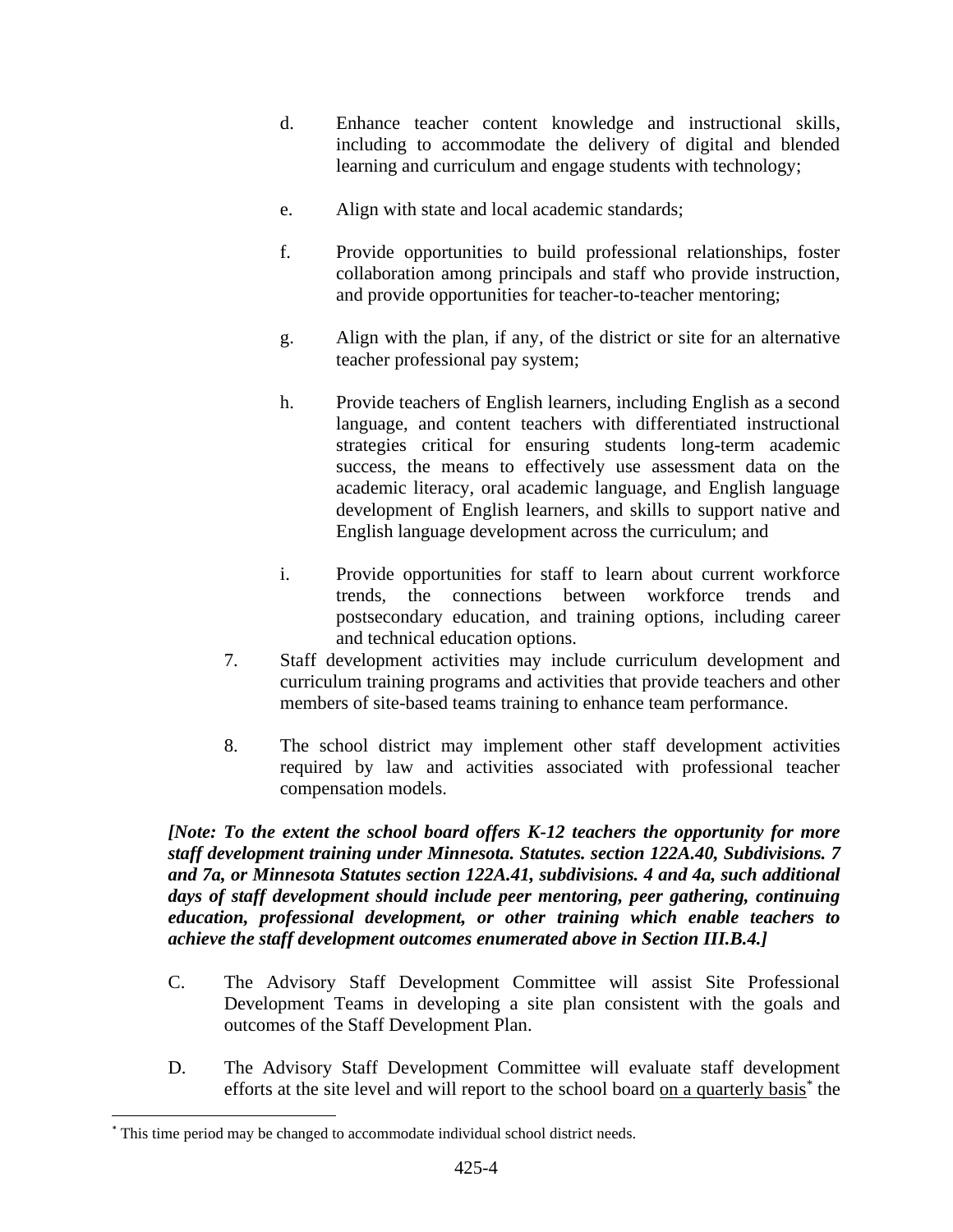extent to which staff at the site have met the outcomes of the Staff Development Plan.

- E. In addition to developing a Staff Development Plan, the Staff Development Advisory Committee also must develop teacher mentoring programs for teachers new to the profession or school district, including teaching residents, teachers of color, teachers who are American Indian, teachers in license shortage areas, teachers with special needs, or experienced teachers in need of peer coaching. Teacher mentoring programs must be included in or aligned with the school district's teacher evaluation and peer review processes under Minnesota Statutes, sections [122A.40, subdivision 8](https://www.revisor.mn.gov/statutes/cite/122A.40#stat.122A.40.8) or [122A.41,](https://www.revisor.mn.gov/statutes/cite/122A.41) subdivision 5.
- F. The Advisory Staff Development Committee shall assist the school district in preparing any reports required by the Department of Education relating to staff development or teacher mentoring including, but not limited to, the reports referenced in Section VII. below.

# **IV. DUTIES OF THE SITE PROFESSIONAL DEVELOPMENT TEAM**

- A. Each Site Professional Development Team shall develop a site plan, consistent with the goals of the Staff Development Plan. The school board will review the site plans for consistency with the Staff Development Plan twice a year.\*
- B. The Site Professional Development Team must demonstrate to the school board the extent to which staff at the site have met the outcomes of the Staff Development Plan. The actual reports to the school board can be made by the Advisory Staff Development Committee to avoid duplication of effort.
- C. If the school board determines that staff development outcomes are not being met, it may withhold a portion of the initial allocation of revenue referenced in Section V. below.

## **V. STAFF DEVELOPMENT FUNDING**

A. Unless the school district is in statutory operating debt or a majority of the school board and a majority of its licensed teachers annually vote to waive the requirement to reserve basic revenue for staff development, the school district will reserve an amount equal to at least two percent of its basic revenue for: (1) teacher development and evaluation under Minnesota Statutes, section 122A.40, subdivision 8 or 122A.41, subdivision 5; (2) principal development and evaluation under section 123B.147, subdivision. 3; (3) professional development under section 122A.60; (4) in-service education for programs under section 120B.22, subdivision 2; and (5) teacher mentorship under section 122A.70, subdivision 1. . To the extent extra funds remain, staff development revenue may be used for development plans, including plans for challenging instructional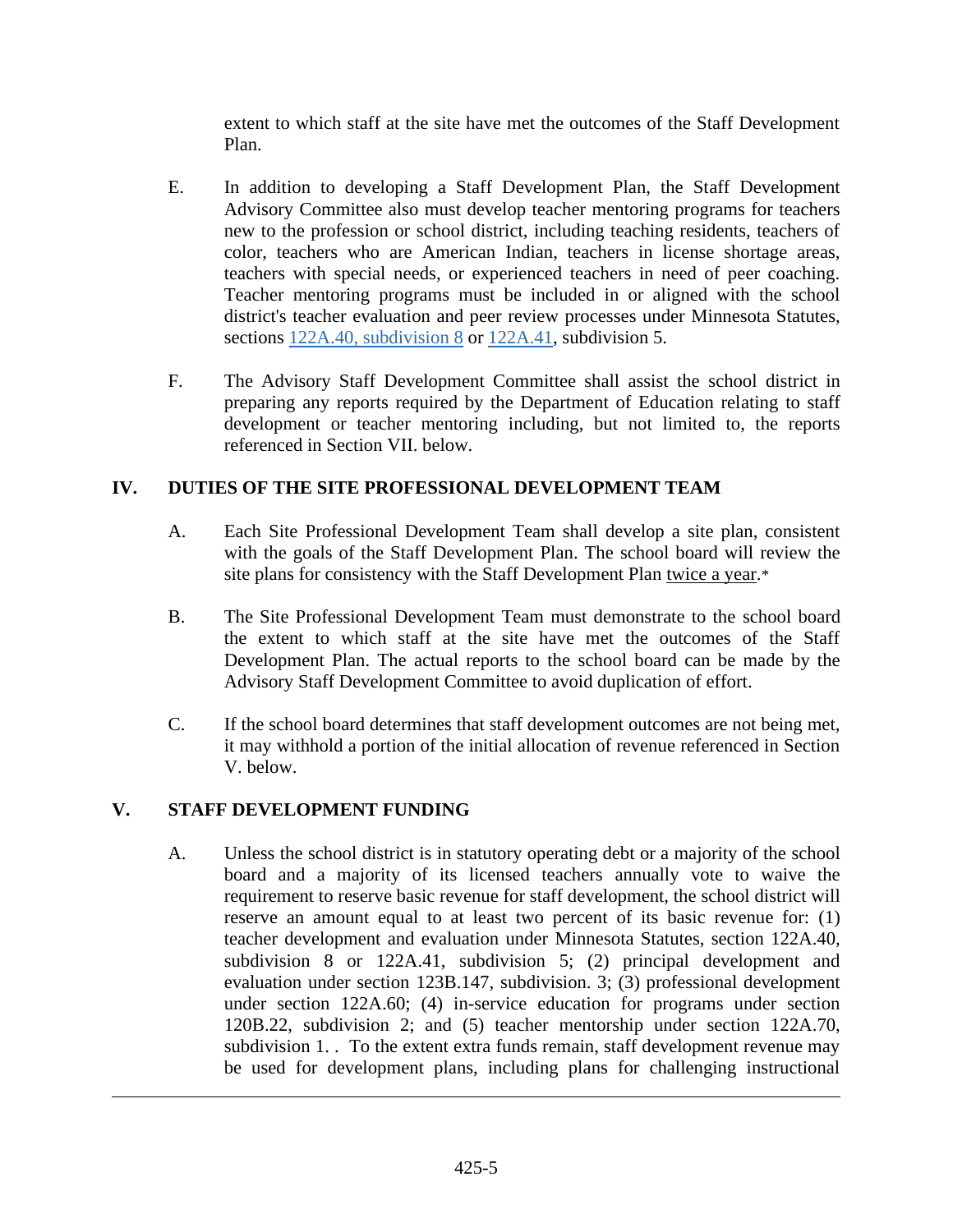activities and experiences under section 122A.60, and for curriculum development and programs, other in-service education, teacher's workshops, teacher conferences, the cost of substitute teachers for staff development purposes, preservice and in-service education for special education professionals and paraprofessionals, and other related costs for staff development efforts. The school district also may use the revenue reserved for staff development for grants to the school district's teachers to pay for coursework and training leading to certification as either a college in the schools teacher or a concurrent enrollment teacher. To receive a grant, the teacher must be enrolled in a program that includes coursework and training focused on teaching a core subject.

- B. The school district may, in its discretion, expend an additional amount of unreserved revenue for staff development based on its needs.
- C. Release time provided for teachers to supervise students on field trips and school activities, or independent tasks not associated with enhancing the teacher's knowledge and instructional skills, such as preparing report cards, calculating grades, or organizing classroom materials, may not be counted as staff development time that is financed with staff development reserved revenue under Minnesota Statutes section 122A.61.
- D. The school district may use staff development revenue, special grant programs established by the legislature, or another funding source to pay a stipend to a mentor who may be a current or former teacher who has taught at least three (3) years and is not on an improvement plan. Other initiatives using such funds. or funds available under Minnesota Statutes, sections [124D.861](https://www.revisor.mn.gov/statutes/cite/124D.861) and [124D.862,](https://www.revisor.mn.gov/statutes/cite/124D.862) may include:
	- 1. additional stipends as incentives to mentors of color or who are American Indian;
	- 2. financial supports for professional learning community affinity groups across schools within and between districts for teachers from underrepresented racial and ethnic groups to come together throughout the school year;
	- 3. programs for induction aligned with the school district or school mentorship program during the first three (3) years of teaching, especially for teachers from underrepresented racial and ethnic groups; or
	- 4. grants supporting licensed and nonlicensed educator participation in professional development, such as workshops and graduate courses, related to increasing student achievement for students of color and American Indian students in order to close opportunity and achievement gaps.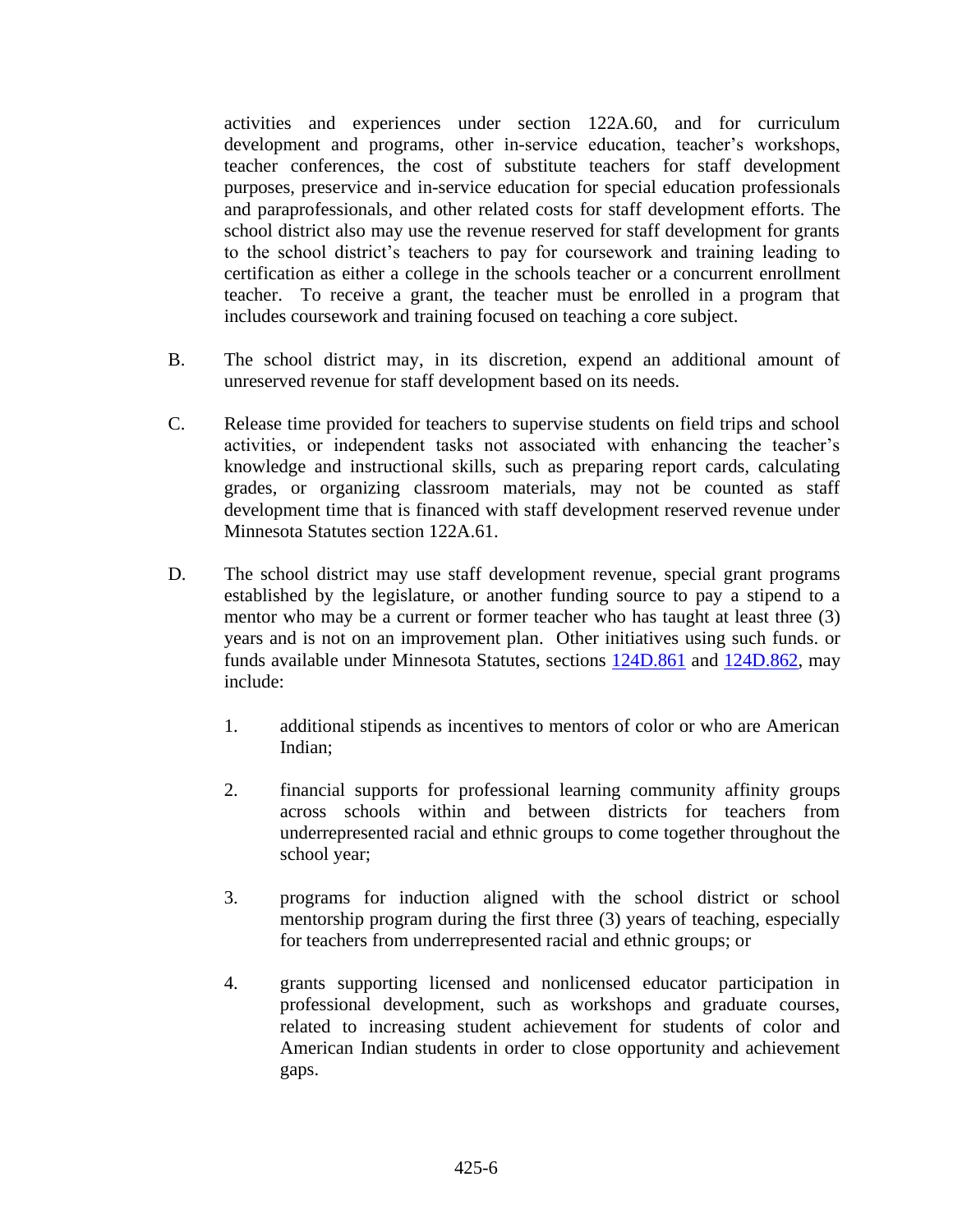To the extent the school district receives a grant for any of the above purposes, it will negotiate additional retention strategies or protection from unrequested leave of absences in the beginning years of employment for teachers of color and teachers who are American Indian. Retention strategies may include providing financial incentives for teachers of color and teachers who are American Indian to work in the school or district for at least five (5) years and placing American Indian educators at sites with other American Indian educators and educators of color at sites with other educators of color to reduce isolation and increase opportunity for collegial support.

# **VI. PROCEDURE FOR USE OF STAFF DEVELOPMENT FUNDS**

- A. On a yearly<sup>\*</sup> basis, the Advisory Staff Development Committee, with the assistance of the Site Professional Development Teams, shall prepare a projected budget setting forth proposals for allocating staff development and mentoring funds reserved for each school site. Such budgets shall include, but not be limited to, projections as to the cost of building site training programs, costs of individual staff seminars, and cost of substitutes.
- B. Upon approval of the budget by the school board, the Advisory Committee shall be responsible for monitoring the use of such funds in accordance with the Staff Development Plan and budget. The requested use of staff development funds must meet or make progress toward the goals and objectives of the Staff Development Plan. All costs/expenditures will be reviewed by the school board and/or superintendent for consistency with the Staff Development Plan on a quarterly basis.\*
- C. Individual requests from staff for leave to attend staff development activities shall be submitted and reviewed according to school district policy, staff procedures, contractual agreement, and the effect on school district operations. Failure to timely submit such requests may be cause for denial of the request.

## **VII. REPORTING**

- A. The school district and site staff development committee shall prepare a report of the previous fiscal year's staff development activities and expenditures as part of the school district's world's best workforce report.
	- 1. The report must include assessment and evaluation data indicating progress toward district and site staff development goals based on teaching and learning outcomes, including the percentage of teachers and other staff involved in instruction who participate in effective staff development activities.

<sup>\*</sup> This time period may be changed to accommodate individual school district needs.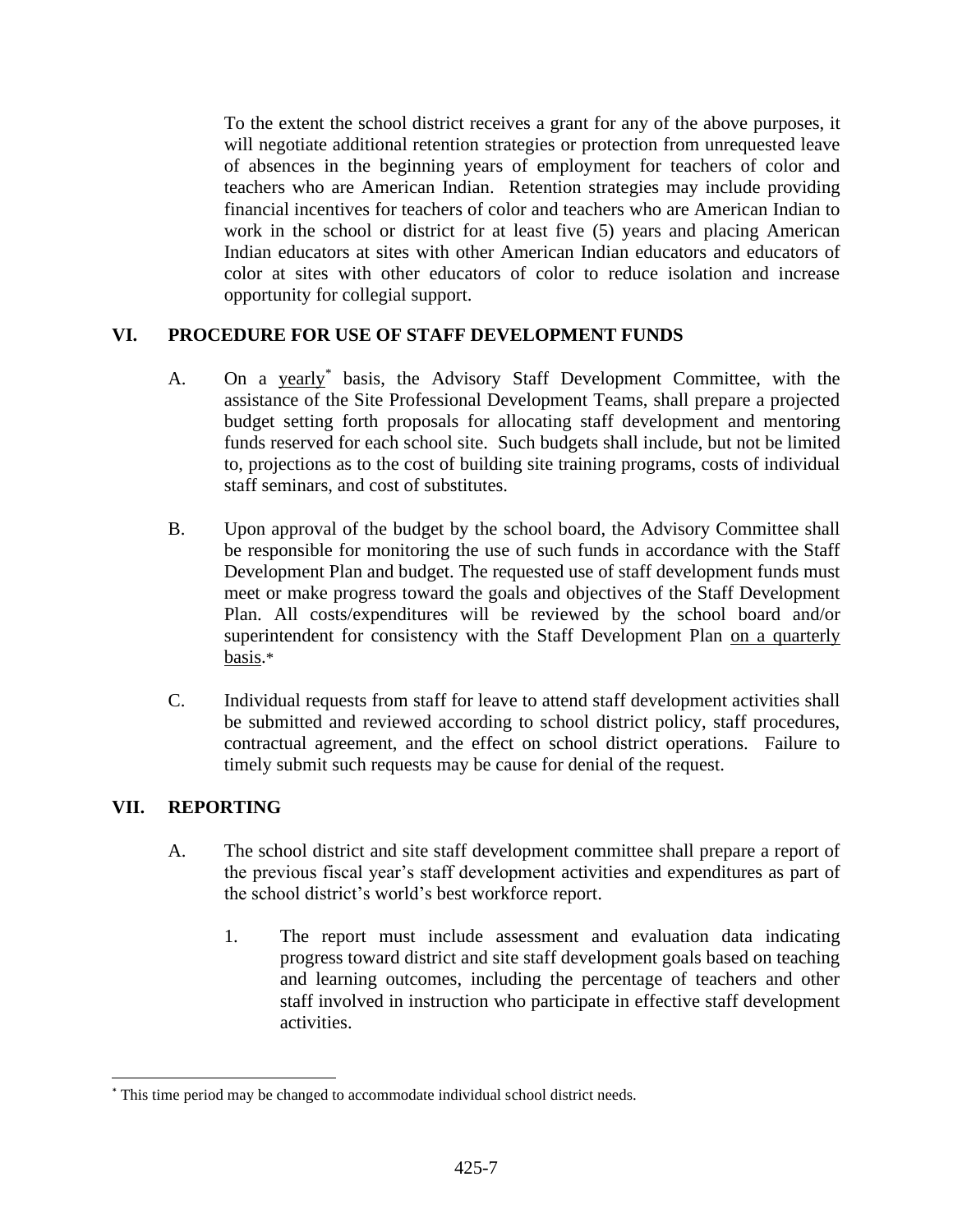- 2. The report will provide a breakdown of expenditures for:
	- a. Curriculum development and curriculum training programs;
	- b. Staff development training models, workshops, and conferences; and
	- c. The cost of releasing teachers or providing substitute teachers for staff development purposes.

The report also must indicate whether the expenditures were incurred at the district level or the school site level and whether the school site expenditures were made possible by the grants to school sites that demonstrate exemplary use of allocated staff development revenue. These expenditures must be reported using the uniform financial and accounting and reporting standards (UFARS).

- .3 The report will be signed by the superintendent and staff development chair.
- B. To the extent the school district receives a grant for mentorship activities described in Section V.D., by June 30 of each year after receiving a grant, the site staff development committee must submit a report to the Professional Educator Licensing and Standards Board on program efforts that describes mentoring and induction activities and assesses the impact of these programs on teacher effectiveness and retention.

*Legal References:* Minn. Stat. § 120A.41 (Length of School Year; Days of Instruction) Minn. Stat. § 120A.415 (Extended School Calendar) Minn. Stat. § 120B.125 (Planning for Students' Successful Transition to Postsecondary Education and Employment; Personal Learning Plans) Minn. Stat. § 120B.22, subd. 2 (Violence Prevention Education) Minn. Stat. § 122A.187 (Expiration and Renewal) Minn. Stat. § 122A.40, subds. 7, 7a and 8 (Employment; Contracts; Termination - Additional Staff Development and Salary) Minn. Stat. § 122A.41, subds. 4, 4a and 5 (Teacher Tenure Act; Cities of the First Class; Definitions - Additional Staff Development and Salary) Minn. Stat. § 122A.60 (Staff Development Program) Minn. Stat. § 122A.70 (Teacher Mentorship and Retention of Effective Teachers) Minn. Stat. § 122A.61 (Reserved Revenue for Staff Development) Minn. Stat. § 123B.147, subd. 3 (Principals) Minn. Stat. § 124D.861 (Achievement and Integration for Minnesota) Minn. Stat. § 124D.862 (Achievement and Integration Revenue) Minn. Stat. § 126C.10, subds. 2 and 2b (General Education Revenue) Minn. Stat. § 126C.13, subd. 5 (General Education Levy and Aid)